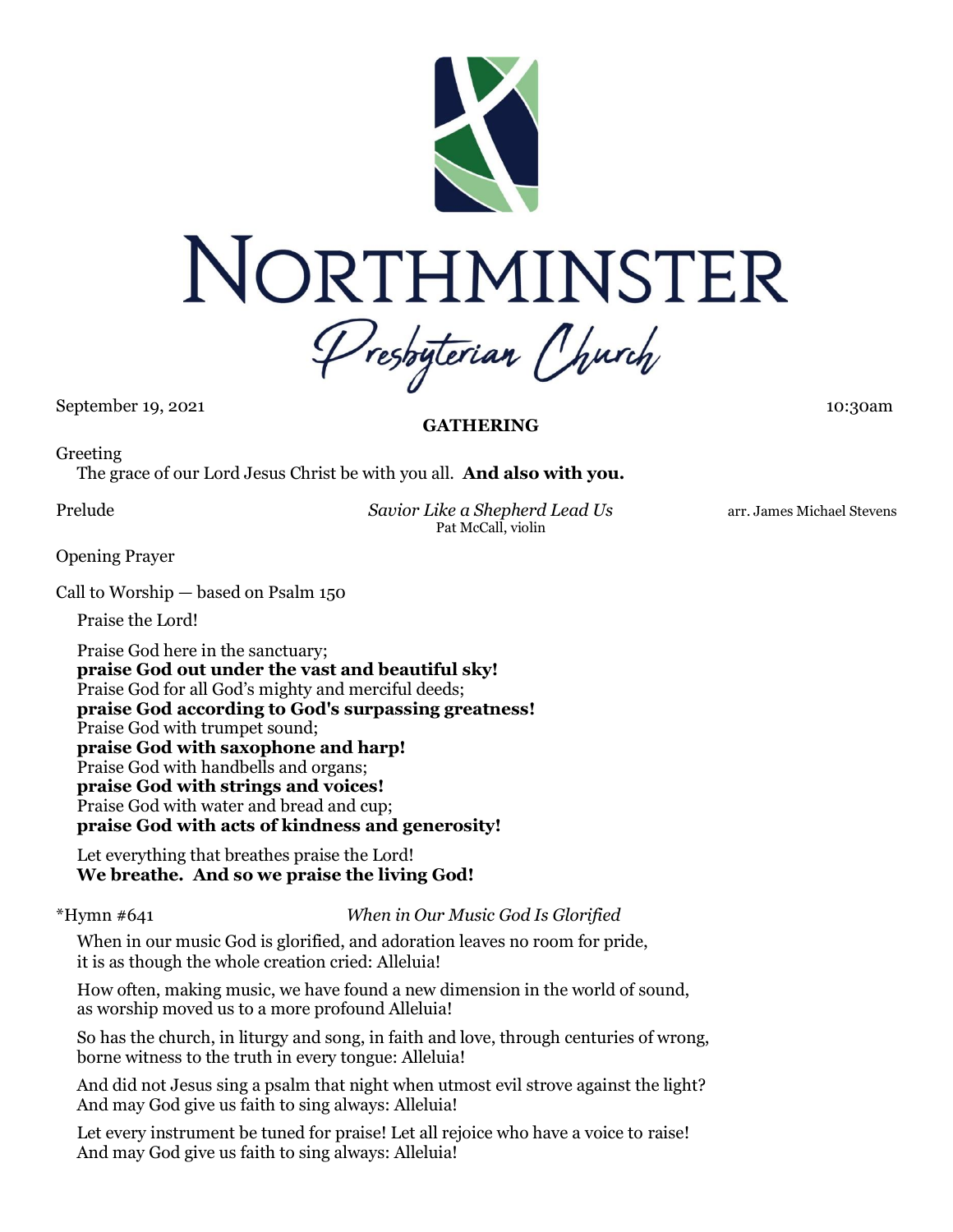Call to Confession

Prayer of Confession

**Generous God, who first called creation into being and who sang us a new song in Jesus our Lord, we bless you for your lovely living word, which comforts our hearts and challenges our lives.**

**Forgive us when we forget the gospel's tune and hum along with all the dead idols of our time and mouth the words to lyrics not born of love. How often we lose the music of your love.**

**Teach us again the Easter song. Point us again in Jesus' direction. Fill us again with your Holy Spirit.**

**Hear our prayers …**

Assurance of Forgiveness

\*Response to Forgiveness #581 *Gloria Patri* **Glory be to the Father, and to the Son, and to the Holy Ghost; As it was in the beginning, is now and ever shall be, world without end. Amen.**

# \*Affirmation of Faith — The Apostles' Creed

**I believe in God the Father Almighty, Maker of heaven and earth. And in Jesus Christ his only Son our Lord; who was conceived by the Holy Ghost, born of the Virgin Mary, suffered under Pontius Pilate, was crucified, dead, and buried; he descended into hell; the third day he rose again from the dead; he ascended into heaven, and sitteth on the right hand of God the Father Almighty; from thence he shall come to judge the quick and the dead. I believe in the Holy Ghost; the holy catholic Church; the communion of saints; the forgiveness of sins; the resurrection of the body; and the life everlasting. Amen.**

\*Passing of the Peace

# **LISTENING**

Announcements and Invitations

Prayers of Intercession

Hymn #741 *Guide My Feet*

Guide my feet while I run this race; guide my feet while I run this race; guide my feet while I run this race, for I don't want to run this race in vain!

Hold my hand while I run this race; hold my hand while I run this race; hold my hand while I run this race, for I don't want to run this race in vain!

Stand by me while I run this race; stand by me while I run this race; stand by me while I run this race, for I don't want to run this race in vain!

I'm your child while I run this race; I'm your child while I run this race; I'm your child while I run this race, for I don't want to run this race in vain!

Search my heart while I run this race; search my heart while I run this race; search my heart while I run this race, for I don't want to run this race in vain!

Guide my feet while I run this race; guide my feet while I run this race; guide my feet while I run this race, for I don't want to run this race in vain!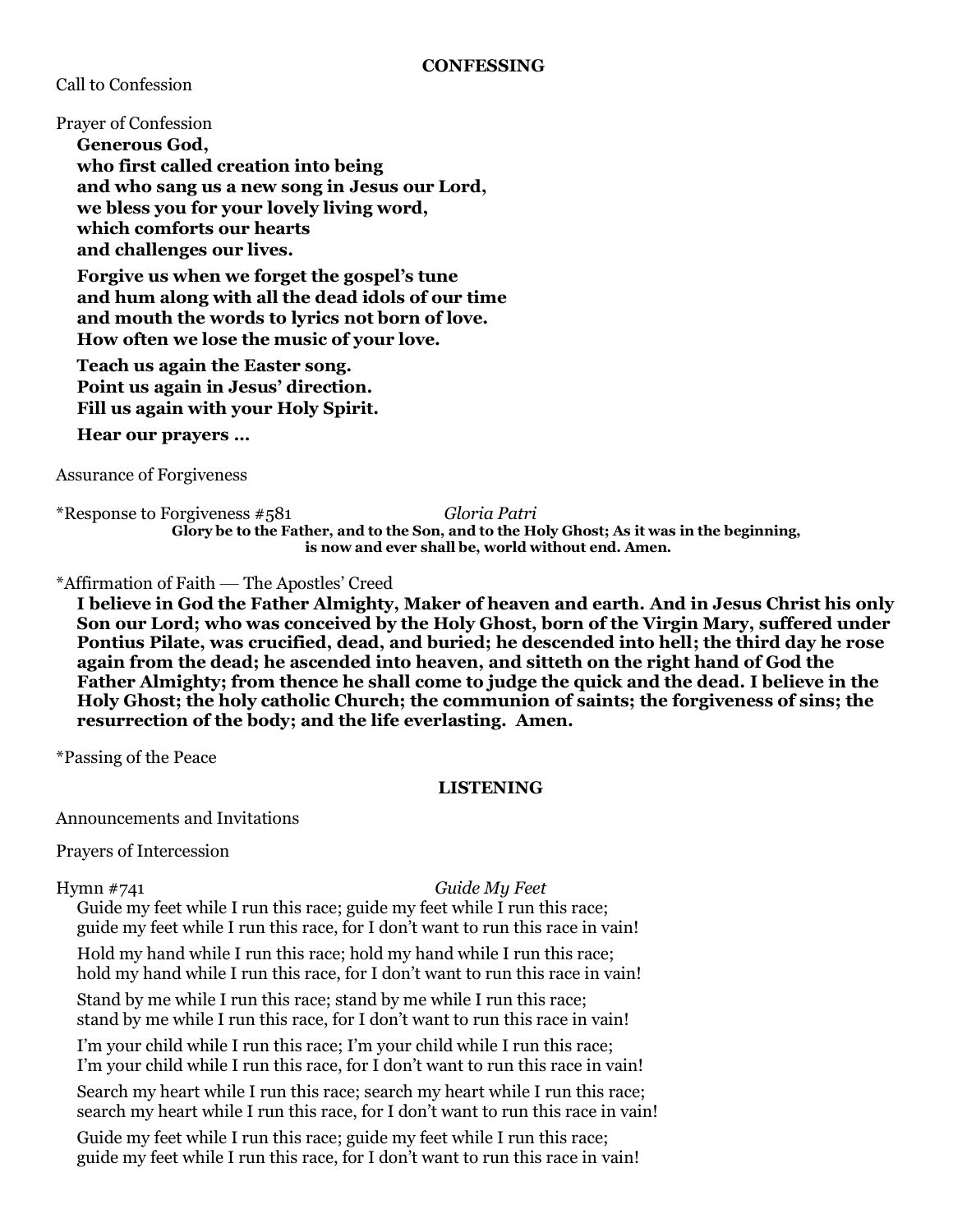Prayer for Illumination

Scripture – Psalm 98:1-7

Sermon in Music *My Shepherd will Supply My Need/Wondrous Love* arr. Barry Braman NPC Bell Choir

Scripture – Ephesians 5:1-20

#### Sermon in Words **Make Melody to the Lord in Your Heart… Even If Your Singing is Lousy**

# **DEPARTING**

\*Hymn #353 *My Hope Is Built on Nothing Less*

My hope is built on nothing less than Jesus' blood and righteousness; I dare not trust the sweetest frame, but wholly lean on Jesus' name. On Christ, the solid rock, I stand; all other ground is sinking sand; all other ground is sinking sand.

When darkness seems to hide his face, I rest on his unchanging grace; in every high and stormy gaile, my anchor holds within the veil. On Christ, the solid rock, I stand; all other ground is sinking sand; all other ground is sinking sand.

His oath his covenant, his blood support me in the whelming flood; when all around my soul gives way, he then is all my hope and stay. On Christ, the solid rock, I stand; all other ground is sinking sand; all other ground is sinking sand.

When he shall come with trumpet sound, O may I then in him be found, dressed in his righteousness alone, faultless to stand before the throne. On Christ, the solid rock, I stand; all other ground is sinking sand; all other ground is sinking sand.

\*Benediction

\*Response Northumbria Community **May the peace of the Lord Christ go with you, wherever he may send you. May he guide you through the wilderness, protect you through the storm. May he bring you home rejoicing at the wonders he has shown you. May he bring you home rejoicing, once again into our doors.**

Postlude

All Rights Reserved, License # 1244003



# **Information & Announcements**

# **Welcome to our guests!**

Whether you are sharing in the worship of God with us for the first time, visiting with family or friends, or returning for a visit to your home church, we welcome you today in the name of Jesus. Please share some contact information with us so we can follow up with you and make a place for you in our weekly fellowship. You may email our church office at admin@northminstermacon.org or by scanning the QR code to the right.



**Pastoral Care** 

Pastor Ralph welcomes and encourages opportunities to share in fellowship, pastoral conversation, and spiritual discernment. He keeps office hours most mornings at the church, but is always available by appointment. You are always welcome to call or text at 478-250-3355 or to reach out by email: pastorhawkins@northminstermacon.org